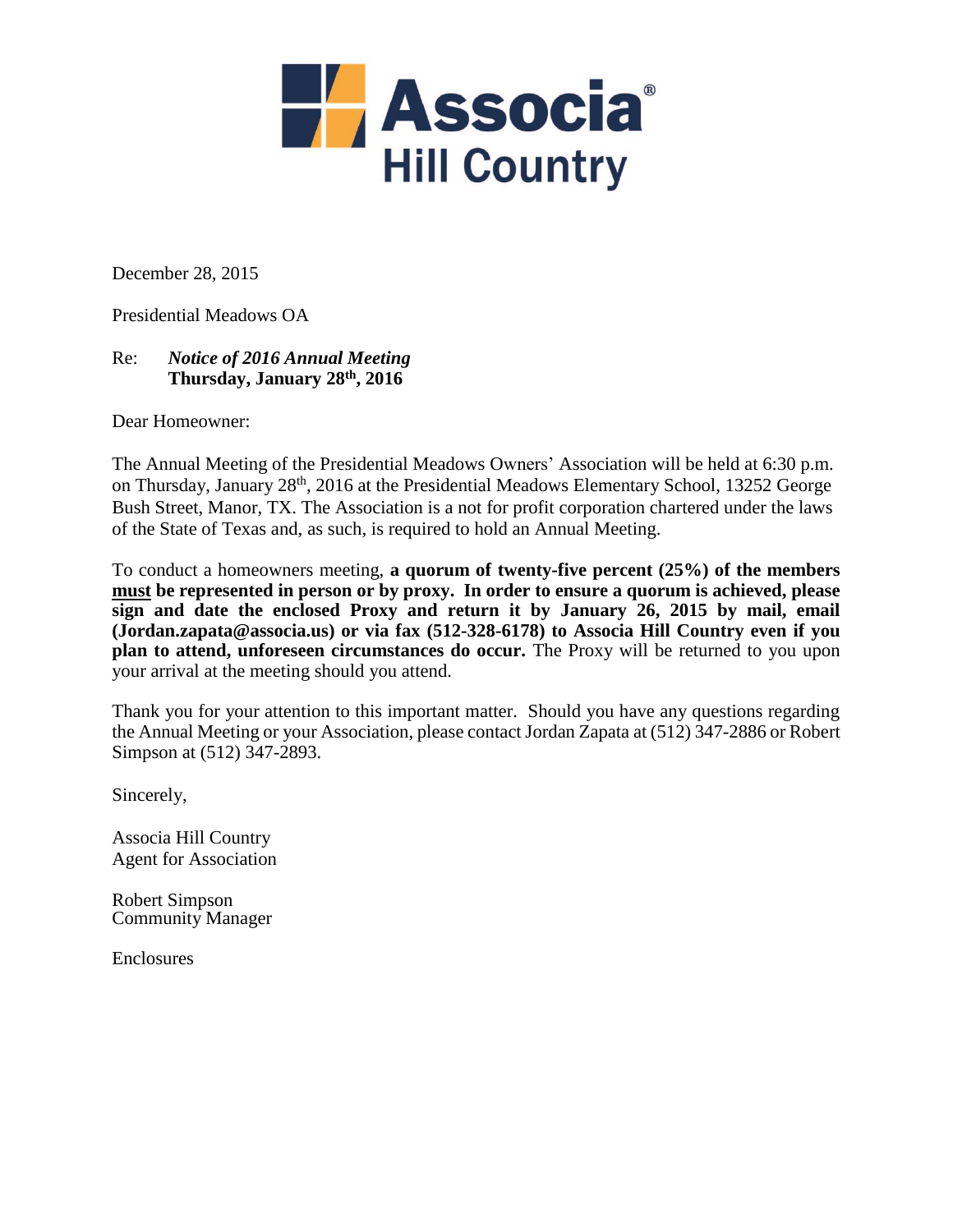## *Presidential Meadows Owners' Association, Inc.*

*2016 Annual Meeting Held at: Presidential Meadows Elementary School Thursday, January 28th, 2016 6:30PM*

## **AGENDA**

- 1. Call to order
- 2. Verification of Quorum
- 3. Introductions
- 4. City of Manor Development-Tom Bolt
- 5. Tarrant County Sherriff's Department
- 6. Approval of 2015 Annual Minutes
- 7. 2015 Year End Financials
- 8. President's Report
- 9. Developer's Report
- 10. Architectural Improvements/Modifications
- 11. Questions and Comments
- 12. Adjournment